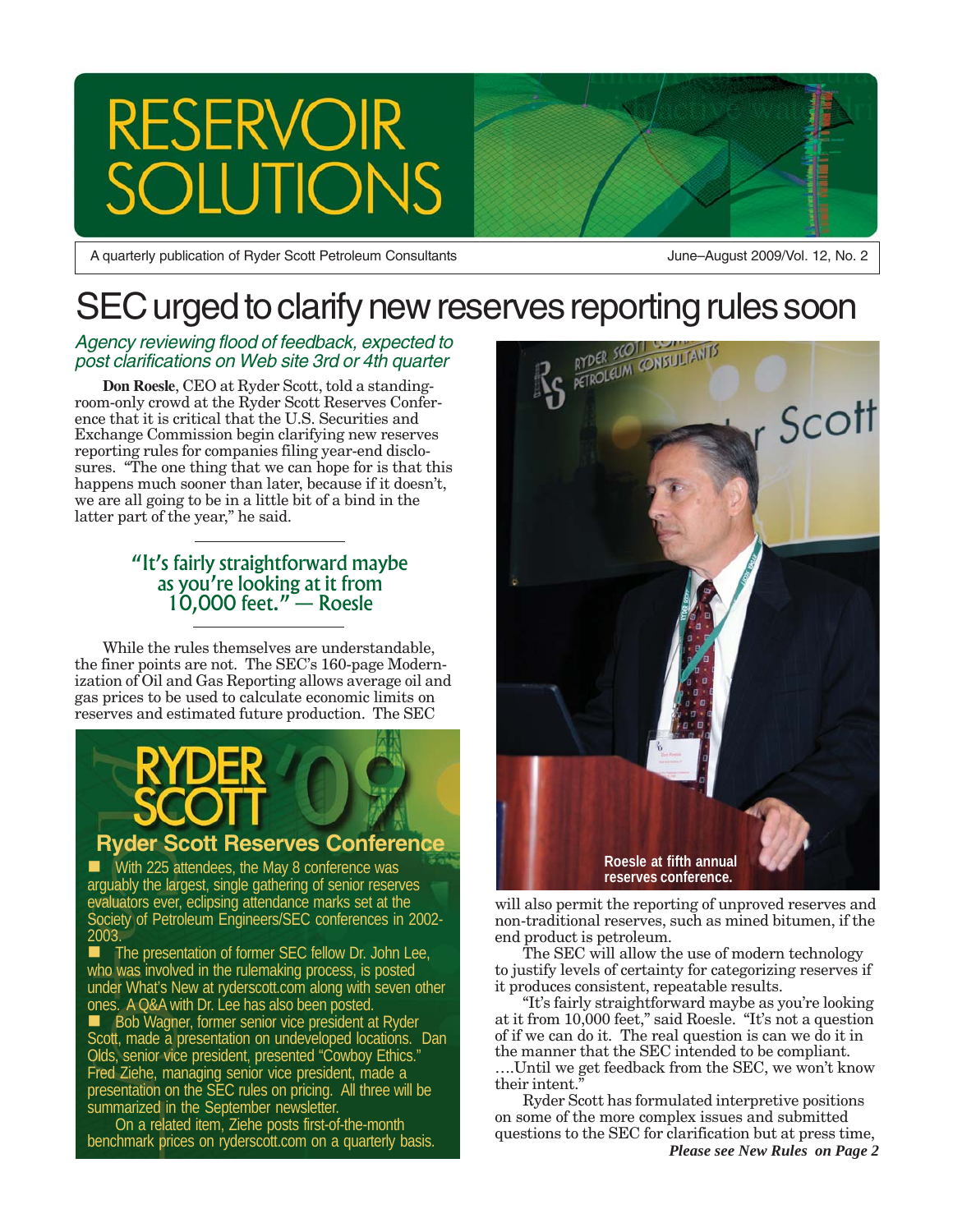

| <b>Collect evidence to support</b><br>technology, says Lee Pg. 3  |
|-------------------------------------------------------------------|
| Cite reliable technology with<br>caution, says Hodgin Pg. 4       |
| <b>SEC likely to scrutinize PUDs</b><br>despite nixing tablePg. 5 |
| 2P may be reportable if 1P<br>not economic Pg. 6                  |
| Country risk not in scope, to<br>be tested says Acuna Pg. 6       |
| Wilson new director, others<br>hired and promotedPg. 7            |
| <b>Subparts 1202, 1203 to</b><br>involve engineersPg. 7           |

the agency had not responded. *New Rules—Cont. from Page 1*

"They (SEC) are under a tremendous strain right now with all of the industry throwing questions at them. We understand that they want to formulate a good set of answers and they will supposedly post those answers on their Web site and give us instructions," said Roesle. "We at Ryder Scott are doing everything we can at this time to understand the system. It's what you expect of us as our clients and it's what we should be doing."

One issue involves the use of technology to justify reserves bookings. The SEC wants reliable technology to have a repeatable, consistent track record and widespread use in a given area. The SEC did not adopt a bright line 90 percent test for that technology as proposed in the concept document.

"So what does that mean to the SEC? Does that now mean that

three out of five is OK? Seven out of 10? Again, we don't know what threshold they will set for this until there are some rulings in regard to that," said Roesle. Ultimately, he noted that the SEC will have to deal with each one of the issues on a case-by-case basis.

**Don Roesle**, CEO, is a co-author of an article published by PricewaterhouseCoopers, "Evolution to principles-based reserves reporting: New SEC rules require strategic direction." The other authors are **John Brady** and **Keith Rowden** at PWC.

They state that decisions on the new rules "will be influenced by ...a company's unique reserves profile, its interpretation of measurement and reporting principles, consideration of peer group practices and, of course, the needs of its stakeholders."

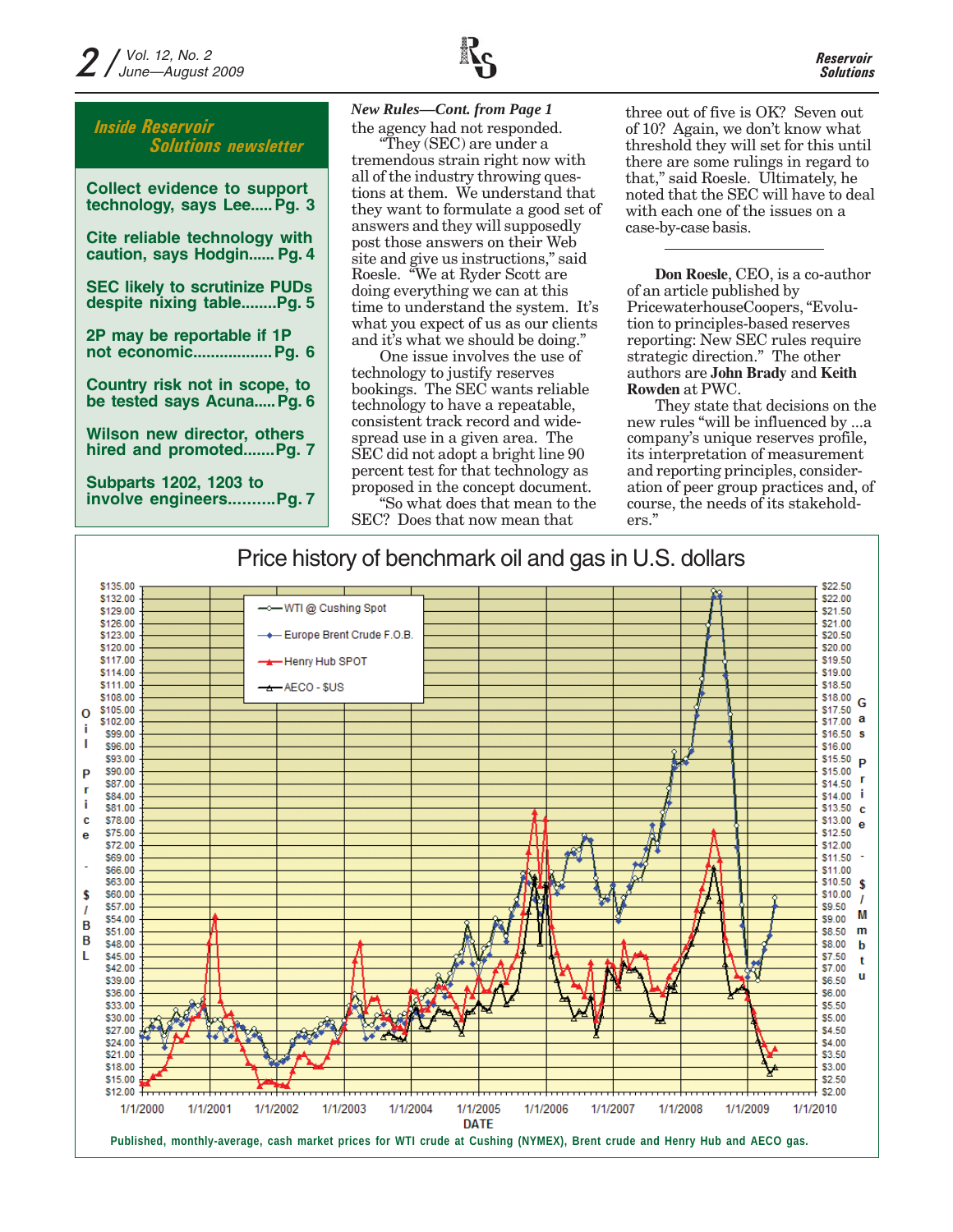## Collect evidence to support technology reliability, says Lee



**John Lee, former SEC fellow, prepares for presentation and Q&A at Ryder Scott reserves conference. His presentation and answers are posted at ryderscott.com.**

Dr. **John Lee**, an academic fellow at the U.S. Securities and Exchange Commission during the revision process for reserves disclosures, told attendees at the Ryder Scott Reserves Conference that to defend reserves filings, oil and gas companies should begin to collect empirical evidence that field technologies have truly proved to be reliable in subject or analogous reservoirs.

The Texas A&M professor included a disclaimer with his presentation, saying it did not represent the opinions of the SEC. The new rules call for more flexible technologies that support certainty levels without specifying those technologies. That is a departure from previous requirements for rigidly specified technologies, such as flow testing.

"A list (of acceptable technologies) is not going to happen now," said Lee, "There is going to be a list, but that is going to have to come through cooperation from industry and the SEC staff. The bottom line is that those acceptable technologies will have to be proved in practice to lead to correct decisions."

Lee said that companies should bolster their cases that technologies are reliable through empirical observations that constitute an

adequate sampling size. He also remarked that the SEC will want evidence of continuity of producibility in all directions and distances from the control point (well bore) where proved undeveloped reserves are claimed.

Lee said that the proposal to use a 12-month average price for booking reserves, which was overwhelmingly supported by industry, was hard fought. "That turned out to be the most difficult change to get through of any that we worked with. There was a lot of resistance among the accountants," he said. "The argument to reduce volatility was not particularly persuasive with accountants. Fortunately, after discussion, some of it heated, the rule was changed."

#### "...there will not be too many that may take advantage of it (price/cost sensitivities)." — Lee

He also discussed changes that were advocated by some, tolerated by others. One view was that companies should report proved plus probable reserves for the benefit of investors because the 2P case is the basis for business

decisions made by oil and gas operators. However, some companies opposed even optional reporting of unproved reserves, saying that they did not want to be pressured to report those categories by peer companies choosing to do so.

Lee also said that persuasive arguments by the credit ratings agencies influenced the SEC to allow optional disclosure of the sensitivity of reserves to price and cost schedules. However, few plan to file sensitivity cases.

"The SEC thought there would be a significant call for this type of disclosure by oil and gas operators," said Lee. "There was not a strong demand. It appears to me, based on comments, that there will not be too many that may take advantage of it."

Lee said that filers should start now to establish uniform standards for likelihoods as they relate to standards for proved, probable and possible reserves. He remarked that the Canadian Oil & Gas Evaluation Handbook offers detailed suggestions and excellent assistance.

"The SEC staff believes COGEH offers good, clear advice," he remarked. Lee cautioned that COGEH deviates from SEC rules in areas such as base-case economics. Canadian filers use reasonable price forecasts while U.S. filers are required to use fixed prices.

He said that the SEC is unlikely to accept an offer from the Society of Petroleum Evaluation Engineers to provide the U.S. equivalent of COGEH. "They (SEC) are not going to do it and that's unfortunate. The guides are helpful but the SEC doesn't want an outside agency to do it," Lee remarked.

His best guess is that the SEC will issue clarifications to the new rules this fall. Lee recommended that companies seeking guidance should send an e-mail request to schwallr@sec.gov.

Lee also answered a series of Ryder Scott-prepared questions. The Q&A is posted on the Web site at www.ryderscott.com under What's New. In addition, his slide presentation, along with others, is posted there.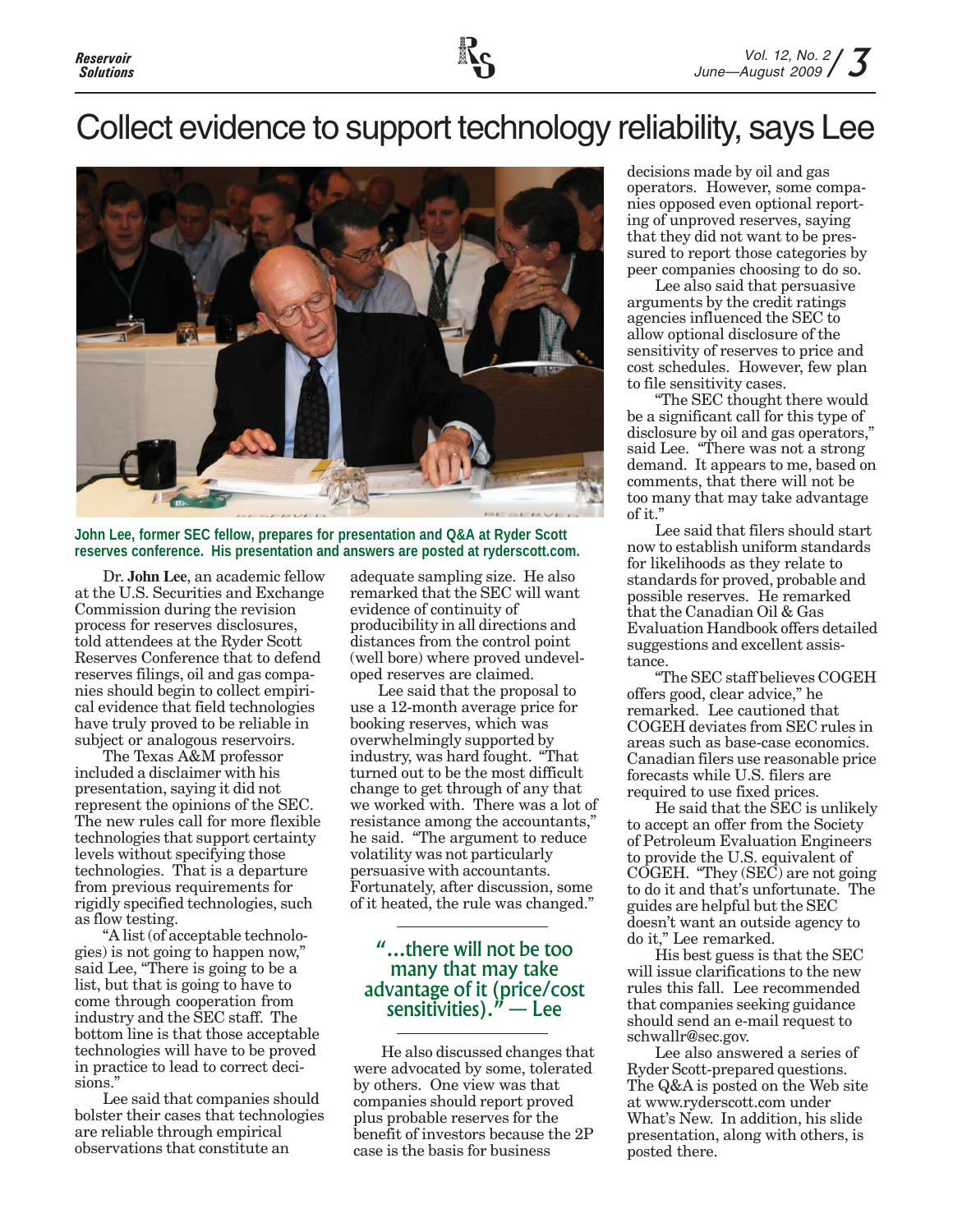

## Cite reliable technology with caution, says Hodgin



**John Hodgin**, president, told Reserves Conference attendees that nothing has really changed in the foundation of the U.S. SEC definitions on the use of technology to estimate petroleum reserves. "You must follow the rules as previously stated unless you can demonstrate that the technology is reliable and provide clear evidence to support your booking," he said. "Without that, you are limited to the approach of the past."

Hodgin said that industry will have to build strong technology cases based on the old rules and then "complement" those cases

with corroborative data from any one of a broad range of "reliable technology" to establish "reasonable certainty.

"You have to look at the base case. What are the basics? The geoscientist wants to add volumes using seismic attributes but he has to look at the underlying physics of the reservoir and technical data and ensure that he has a strong foundation to build on to apply this additional, reliable technology," he said.

#### New technology, new opportunities

The new SEC regulations afford industry opportunities to examine property portfolios vis-à-vis technology, Hodgin said, but the onus is on industry to prove its cases—not the SEC, which has instituted a principles-based, open-ended approach, not a rules-based system.

The more flexible regulations allow a company to book updip reserves in gas caps or attic areas if the claim is based on sound interpretations from reliable reservoirmeasurement data and shows those volumes are reasonably certain to be recovered.

Referring to a "best practice" technical approach, Hodgin asked, "How many of you have been told that in the absence of any data, you are advised that the updip area should be considered to be a gas cap unless you can demonstrate otherwise? Under the new SEC rules, if

you can use additional appropriate data that allows you with reasonable certainty to determine the physics of the reservoir to be oil, then you can claim that it is a continuation of a column of oil and there should be no level of criticism."

To determine the type of fluids that extend updip, he suggested a compelling case would include welllog information and wireline formation tests measuring fluid and pressure gradients vs. depth.

Hodgin pointed out that careful, additional data acquisition allows a company to book either gas or oil volumes rather than assume the lower of the two values, which was past guidance from the SEC if the producer had no supporting data.

Hodgin discussed the old regulatory language still in effect and the new language related to reliable technology in determining lowest and highest known fluid contacts, booking incremental reserves from improved recovery and booking proved undeveloped reserves beyond one offset location.

"The use of reliable technology is critical to expanding proven areas whether that is in an updip area or moving laterally within a continuous formation," he remarked.

#### Beware of culled data

The SEC rules state that reliable technology must provide reasonably certain results with

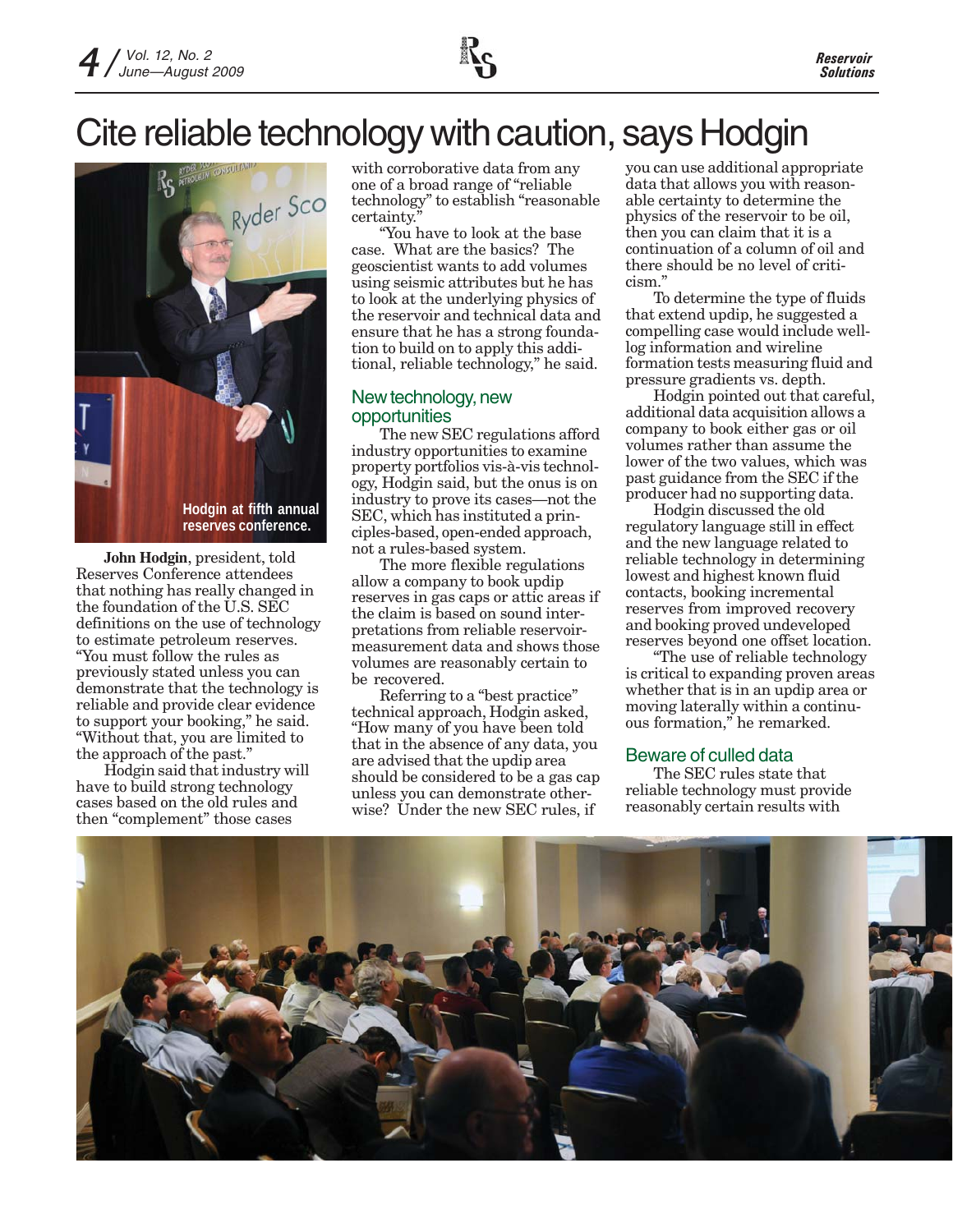"consistency and repeatability." Those two terms are not defined by the SEC in its principles-based approach. However, Hodgin said that consistency means there can be no contradictions.

"Multiple technologies to support your case have to be mutually supportive without contradictions so that there are no aspects of using those technologies that contradict other results," Hodgin said.

He warned against culling data sets to attempt to create a non-contradictory set of data. Hodgin said that third-party evaluators should not only look at the interpretive results, which can be culled information, but also the raw data set.

"You may review a cross plot of MDT data and other information that represent a trend but where is the raw data," he asked.

Also, selective data has to be viewed in the context of its sample size. "You can cull data to three or four points to form a .99 best fit trend, but that sample size may not be significant. This goes to back to culling data to get consistency," said Hodgin.

He remarked that the term "repeatability" establishes a standard by which the SEC will ask a filer to show its track record of using technology within a narrow level of variability. Hodgin said, "You must demonstrate that the technology leads to similar or the same results on a repetitive basis."

**John Lee**, who wrote the new language for various aspects of reliable technology as an engineering fellow at the SEC, told Hodgin, "I want to really congratulate you on the way you've captured exactly the intent that the SEC had in describing reliable technology and how it is to be applied in different areas. I would urge everyone in the audience to study this set of slides very carefully."

Lee said that his opinions were not necessarily those of the SEC.

Hodgin's slides and all other conference presentations are posted under What's New at the Ryder Scott Web site at www.ryderscott.com. Ryder Scott is currently seeking clarification on the SEC interpretation of its rules on reliable technology and expects clarification by the third or fourth quarter.

## SEC to scrutinize PUDs despite nixing tabular tracking

Last year, the U.S. SEC proposed that companies annually file tables disclosing proved undeveloped reserves converted to proved developed over five years and the net investment for the conversion. However, the agency scrapped the detailed tabular format in favor of the following filing requirements:

Disclose total quantity of PUDs at year end.

Disclose material changes in PUDs during the year, including those converted to proved developed.

 Discuss investments, including capital expenditures, and progress during the year for the conversion. Explain why material amounts of PUDs remain undeveloped for five years or more.

**Ryan Wilson**, petroleum engineer at Ryder Scott, told the audience at the Ryder Scott Reserves Conference that despite the SEC dropping the requirement, companies "should have the ability to build those tables, considering the new rules and past SEC comment letters."

He examined PUD booking methodologies by year taking into account the timing of development plans and how those reserves categories change. Wilson said that Ryder Scott recommends that companies

*Please see PUDs on Page 8*





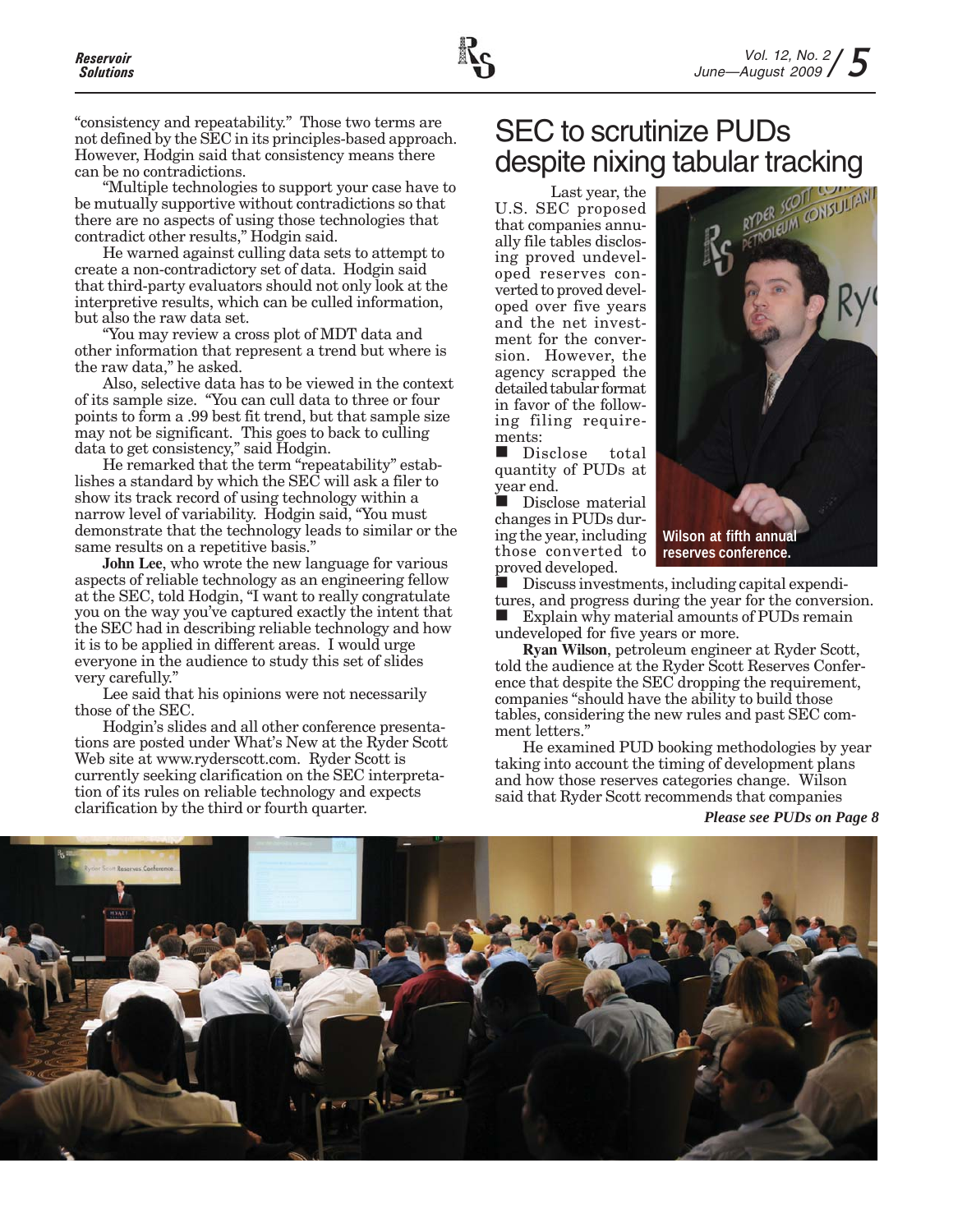## Reporting 2P reserves if 1P is not economic may be OK



Now that filers have the option to report unproved reserves, the SEC has defined regulations for probable and possible reserves. For issues not addressed in the new rules, the SEC advises companies to refer to industry reserves standards. At the Ryder Scott Reserves Conference, **Jennifer Fitzgerald**, senior petroleum engineer, presented two examples involving those standards: booking probable reserves downdip of proved reserves and booking 2P reserves where proved alone is not economically producible.

The SEC deferred to industry standards without identifying them as SPE-PRMS guidelines, but industry equates the two.

"Our opinion is that a case can be made to book those reserves with compelling evidence to reach the necessary level of certainty," Fitzgerald remarked. She said that in most cases, a company has to have proved reserves to book probable and possible categories. However, if 2P reserves are economically producible and 1P alone is not, then definitions in the SPE-PRMS allow an entity to "record 2P

and 3P estimates without separately recording proved."

Reviews of the SEC regulations also indicate that probable and possible reserves cannot be booked in an unpenetrated fault block unless adjacent portions are in communication with the known (proved) reservoir.

Fitzgerald presented three methods of forecasting net income and incremental probable and possible reserves relative to their timing and the timing of proved reserves. She showed strengths and weaknesses of each method.

The most reasonable future net income estimate was generated by adjusting the timing of 2P and 3P with a shift to proved timing for subtraction in incremental probable and possible reserves. "One negative is that you have a lot of manual, time-consuming changes to make to the database," said Fitzgerald.

## Country risk not in scope, rule to be tested, says Acuna

Registrants relying on third parties for filing petroleum reserves estimates are now required by the U.S. SEC to include third-party "discussion on the possible effects of regulation on the ability …to recover the estimated reserves," which is not a core competency of independent petroleum reserves auditors, said **Herman Acuna**, managing senior vice president, at the Ryder Scott Reserves Conference in referring to Regulation S-K, Item 1202, Sect. 8

"That one is a little hairy," he remarked. "A third party like Ryder Scott cannot render an opinion on issues such as in-country risk and political risk. That is not part of our (technical) audit. We are not in a position to assess that risk and we would hate to be put in that position."

Acuna added that the scope needs to be tested. He cited consultant tasks related to assessing fiscal and contractual conditions in assessing reserves for international operating companies.

"It is our responsibility to review contracts to see when they expire and verify, for instance, the volumes of gas under a marketing contract. We review fiscal terms. If a contract has been cancelled or the terms have been changed, then we have to address that," said Acuna, adding that third parties consider such factors as political obstacles to be contingencies, so by definition, reserves sometimes are downgraded to contingent resources.

"In that case, you don't have enough of a contractual framework to be booking reserves," he said. "That is very different than rendering an opinion on geographical or political risk."

Item 1202 also requires that the registrant file "a brief summary of the third party's conclusions with respect to the reserves estimates." Acuna said that he does not think that the SEC is "necessarily requesting the figures and numbers" while conceding that the rule "is not exactly clear and is still open to interpretation as to what is exactly required."

Acuna also made the following observations:

Under Item 1202, companies



will have to provide the consultant with the proportion of the total reserves covered by the third-party report. The consultant will not be responsible for verifying that percentage.

*Please see Third Parties on Page 8*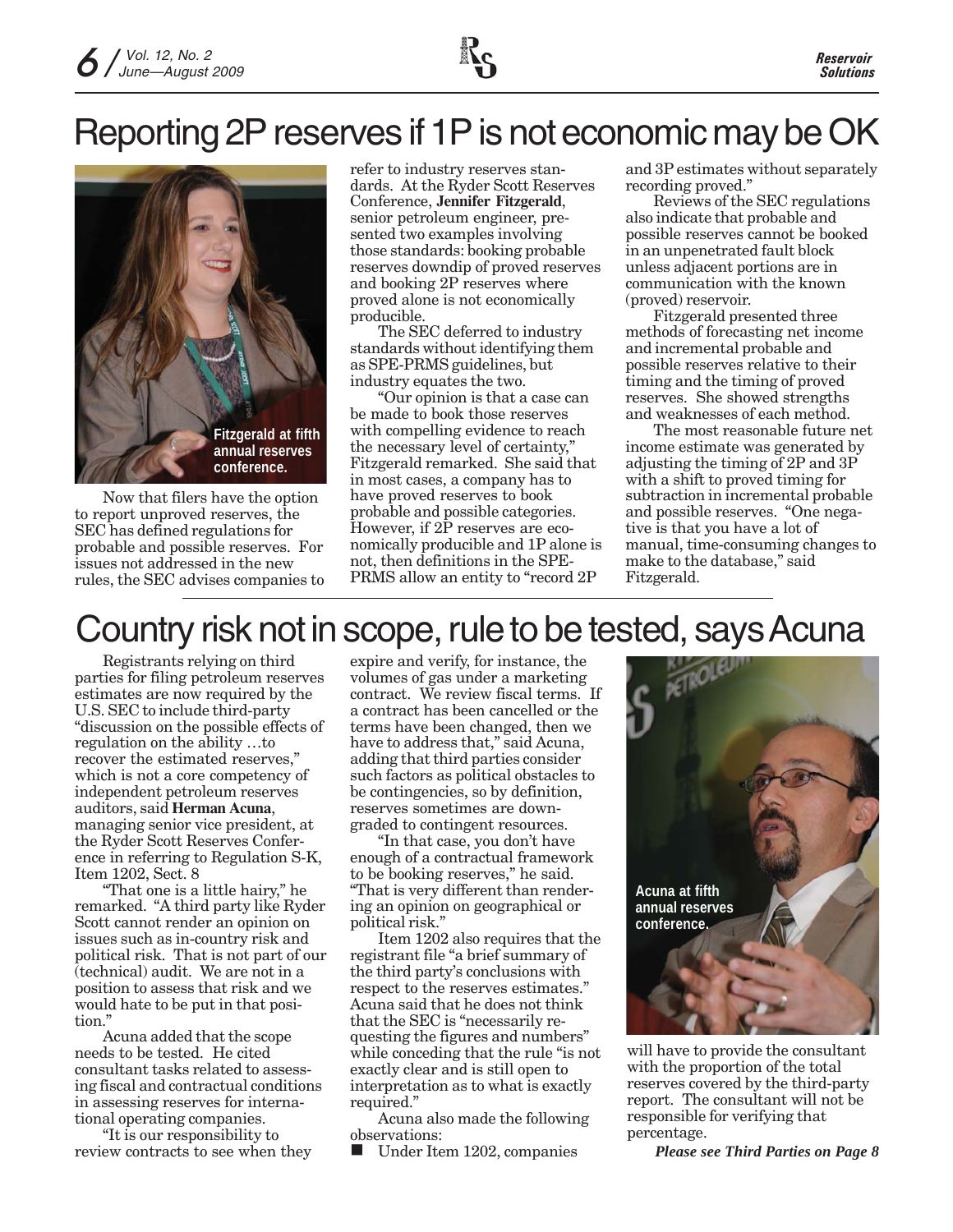

## Wilson new director, engineer hired, others promoted



**Jeffrey D. Wilson**, senior vice president, was elected to the board of directors. He has been a petroleum engineer since 1991. Wilson joined Ryder Scott in 1998. He began his career at Exxon Corp. as a petroleum engineer in the reservoir studies group specializing in economic modeling and later in full field development and production optimization.

**Wilson**

Wilson has a BS degree in mechanical engineering from

the University of Houston, magna cum laude. He is a member of the Society of Petroleum Engineers and Tau Beta Pi, an honorary engineering society. Wilson is a registered professional engineer in the state of Texas.

**Gabrielle Guerre**, petroleum engineer, joined Ryder Scott recently from ExxonMobil Production Co., where she began her career in 2006. Guerre most recently was a reservoir engineer in charge of Exxon's California assets, where she managed a steamflood and waterflood project.

She was lead coordinator for annual budget proposals and economic reviews. Guerre was also a technical lead for drillwell as-



**Guerre**

### Subpart 1202, 1203 disclosures will involve close cooperation

**— Dan Olds, senior vice president**



The new SEC regulations include a more extensive list of disclosure items that are part of the registrant's filing. Although Subpart 1200 of Regulation S-K is outside the responsibility of the reserves engineer, some of the new disclosure items will require prior planning and close cooperation between the engineer and the finance and accounting groups.

Compliance with sections 1202 and 1203 may take a

significant amount of time at year end. Adequate planning now will make the year-end process much smoother.

The basic 1202 disclosure section will be a table of reserves by category (developed and undeveloped) and by product (oil, gas, synthetic oil or gas or other such

sessments and proposals.

She started at Exxon conducting reservoir engineering studies of south Texas properties. Guerre has a BS degree in mechanical engineering from Kansas State University. She is a member of the Society of Petroleum Engineers and recently won the SPE Gulf Coast section Young Engineer of the Year award.

The following engineers and geologists were promoted by Ryder Scott to the following positions: **Dick Savoie** and **Ed Gibbon** to senior vice president– group coordinator.

**Raymond Yee** and **Rob Walters** were promoted to vice president–technical specialist and **Tom Tally** to vice president—project coordinator.

Also promoted to senior petroleum engineer were **Teddy Oetama**, **Steve Gardner**, **Mario Ballesteros**, **Martin Cocco**, **Rick Robinson**, **Tom Venglar**, **Daniel Guzman** and **Tosin Famurewa**.

**Lehi Woodrome** was promoted to petroleum engineer.

products) with subtotals by continent and/or country to the extent the volumes are 15 percent or more of the total barrel oil equivalent. The impact of 1202 on the reserves engineer will not be overly burdensome unless a registrant chooses to present pricing sensitivity information.

That option may create considerable additional work for the reserves staff at year end. It sounds simple enough – just change the price deck in the reserves software, re-run the database and it's done.

However, different price assumptions change the producing life of the wells. Those changes may affect the timing of recompletions, plugging and abandonment timing, reversionary interests or other less obvious situations.

If probable and/or possible reserves have been reported, the different producing life and economic limits will likely affect non-proved volumes and timing. Additional time will be required to review the reserves runs to ensure that those changes have been handled correctly.

Under section 1203, Undeveloped Reserves, the registrant will take into account that the new regulations have replaced "certainty" of production for PUD offsets more than a single spacing unit away from production to "reasonable certainty." Also, the registrant can use new technology that can be demonstrated as reasonably certain.

As a result, some companies will focus on how many additional PUD locations may be booked under the new guidelines. Registrants should consider the potential outcomes of their PUD programs and what their PUD disclosure section may look like in future years under various outcomes.

For some registrants, it will likely take a lot of detailed identification and tracking efforts to comply with section 1203. While some companies may already track PUDs at this level, many will have to adopt new practices and procedures to clearly identify and track them.